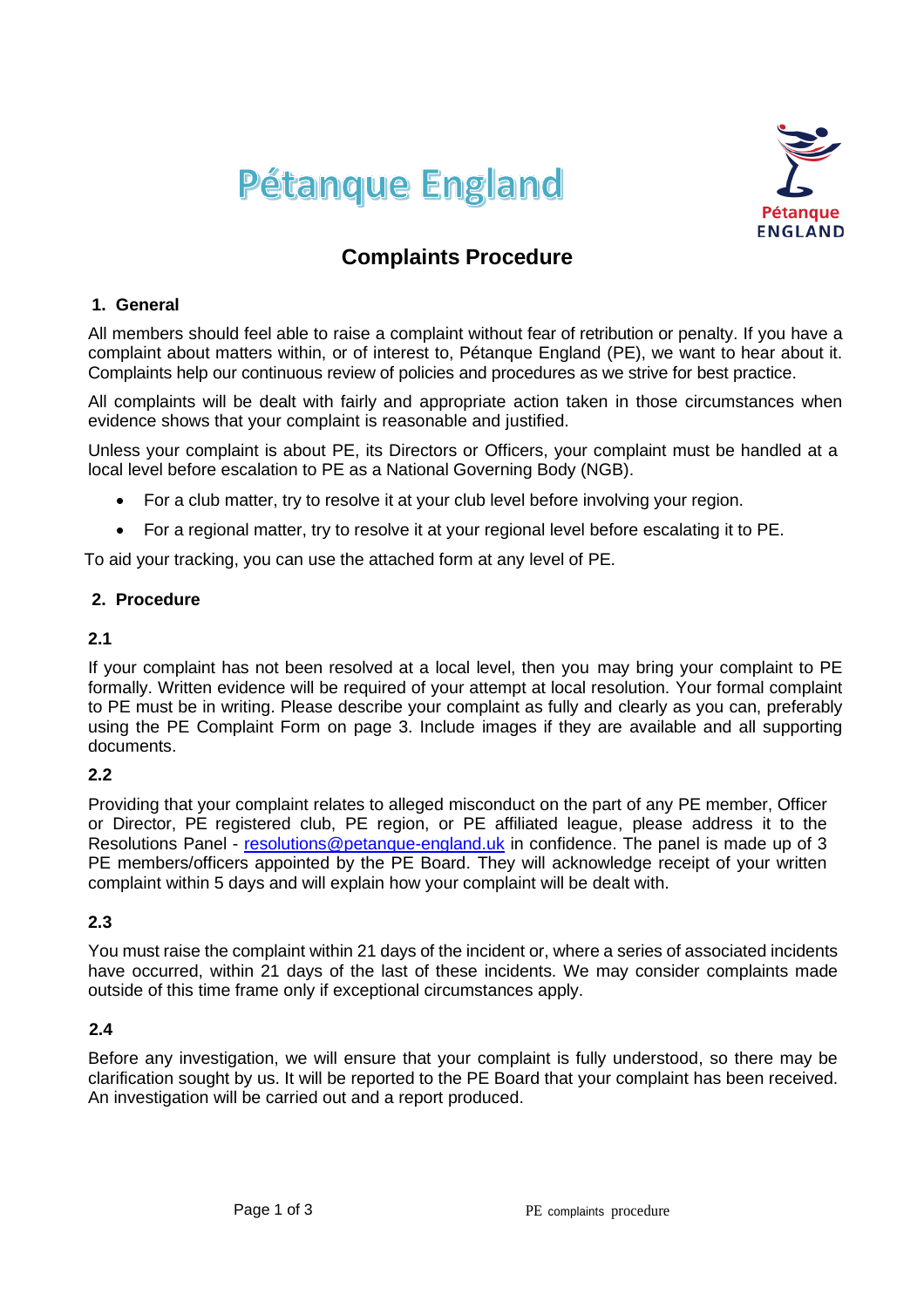## **2.5**

In accordance with The Equality Act 2010, we will make reasonable adjustments if required, to enable complainants to access and complete this complaints procedure. For instance, providing information in alternative formats, assisting complainants in raising a formal complaint or holding meetings in accessible locations.

#### **3. Stages**

**Stage 1** Your complaint will be considered by the Resolutions Panel. During the investigation they will, if necessary, interview those involved in the matter and/or those complained of, allowing them to be accompanied if they wish. Records will be kept of any meetings/interviews in relation to their investigation. You will be notified of their decision normally within 21 days. This decision will be final. This timescale is indicative and may be extended. We may offer one or more of the following outcomes:

- an explanation
- a finding that the situation could have been handled differently or better
- an assurance that we will try to ensure the event complained of will not recur
- an explanation of the steps that have been or will be taken, to help ensure that it will not happen again, and an indication of the timescales within which any changes will be made
- an undertaking to review PE policies in the light of the complaint
- an apology

**Stage 2** If you are dissatisfied with the outcome at Stage 1 and wish to take the matter further, you can escalate your complaint to be considered by a Review Panel comprised of 3 persons who should be either PE Board Members or PE Life Members. They will review your complaint only to determine that this Complaints Procedure has been correctly implemented and that no material element of your complaint has been overlooked or inadequately addressed. Membership of the Review Panel to be determined by the Chair of Resolutions or the Resolutions Team.

The Review Panel will not consider any additional evidence presented after your original complaint has been submitted. The panel can uphold your complaint in whole or in part, or dismiss your complaint in whole or in part. You will be notified of their final decision normally within 21 days. This timescale is indicative and may be extended.

# **3.1**

In exceptional circumstances, the services of an external body such as Sport Resolutions, or another National Governing Body or legal practice may be used to handle part or all of this Complaints Procedure.

#### **3.2**

Whilst we welcome complaints and will strive to resolve them according to this procedure, unreasonable complaints will not be tolerated. Please see PE Unreasonable Complaints Policy.

Version1.0 25.5.17 (Updated 14.6.22 Final)